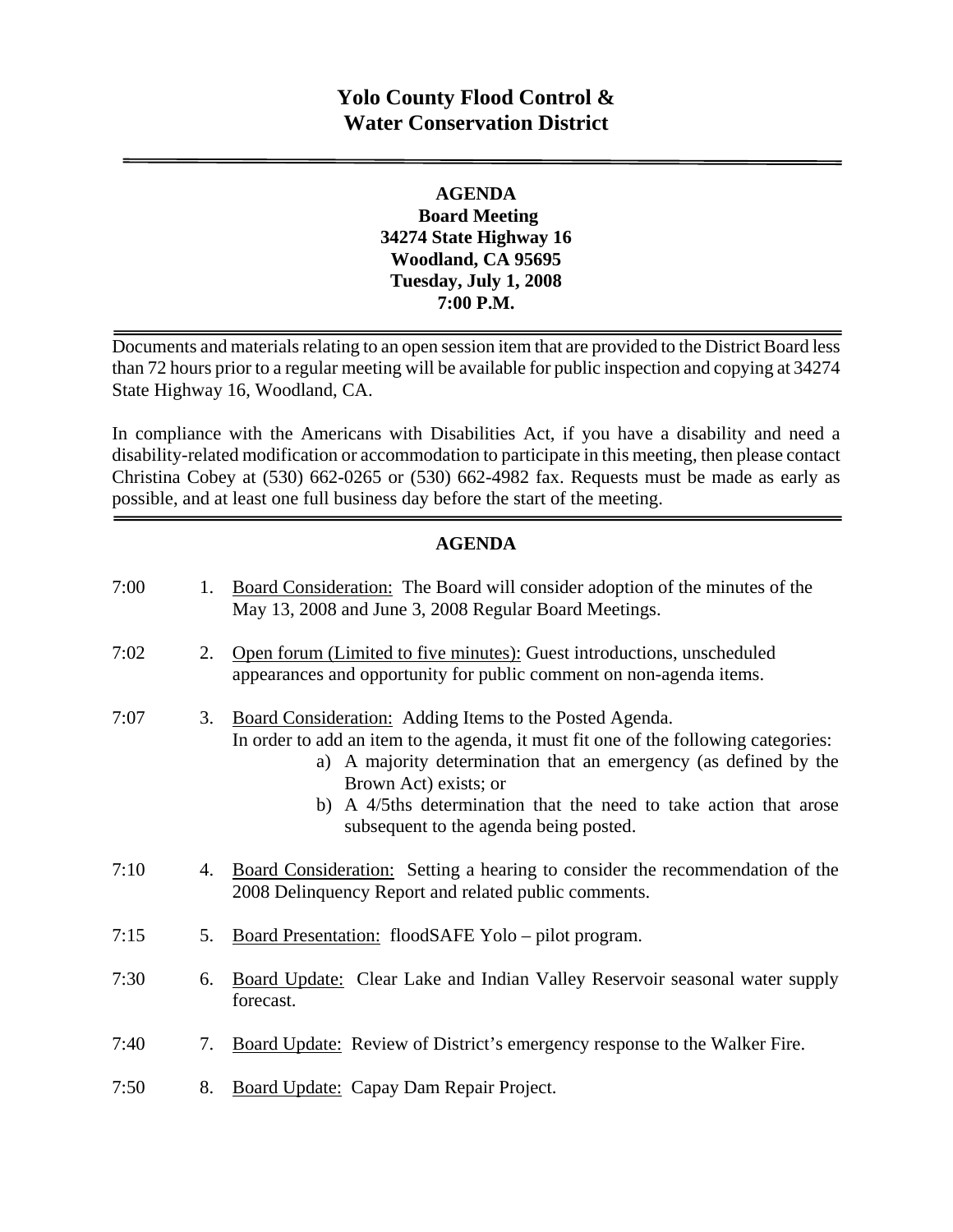- 8:00 9. Board Update: Pilot Groundwater Pump Program status report.
- 8:10 10. Directors' Reports: Each member of the Board will have the opportunity to report on meetings and conferences attended during the prior month on behalf of the District.
- 8:20 11. Attorney's Report: The District's attorney will report on the following: a) Current legal and legislative activities.
- 8:30 12. General Manager's Report: The Board will receive a report from the General Manager or designated representatives regarding current general activities and projects of the District.
	- a) General Activities
	- b) County Water Proposals
	- c) Operations, Maintenance and Water Conditions
- 8:45 13. General Discussion: Opportunity for Board members to ask questions for clarification, provide information to staff, request staff to report back on a matter, or direct staff to place a matter on a subsequent agenda.
- 8:50 14. Board Consideration: The Board will consider the approval and the payments of bills.
- 8:55 15. Closed Session: Conference with real property negotiator involving the potential acquisition of Yolo Flyway Farms (452 acres) in southern Yolo County (APNs 033-220-49, 033-390-02, and 033-210-29). Instructions to the real property negotiator may include price, terms of payment, or both. (See Government Code Sections 54954.5(b) and 54956.8)
- 9:28 16. Closed Session Report: Report action and vote, if any, taken in Closed Session.
- 9:30 17. Adjourn

The public may address the Board concerning an agenda item either before or during the Board's consideration of that agenda item. Public comment on items within the Board's jurisdiction is welcome, subject to reasonable time limits for each speaker. Upon request, agenda items may be moved up to accommodate those in attendance wishing to address that item. Times listed for consideration of agenda items are approximate only. The Board may consider any agenda item at any time during the Board meeting.

I declare that the foregoing agenda was posted at the office of the Yolo County Flood Control and Water Conservation District, 34274 State Highway 16, Woodland, CA on June 27, 2008.

By: \_\_\_\_\_\_\_\_\_\_\_\_\_\_\_\_\_\_\_\_\_\_\_\_\_\_\_\_\_\_\_\_\_\_\_\_\_

Christina Cobey, Administrative Assistant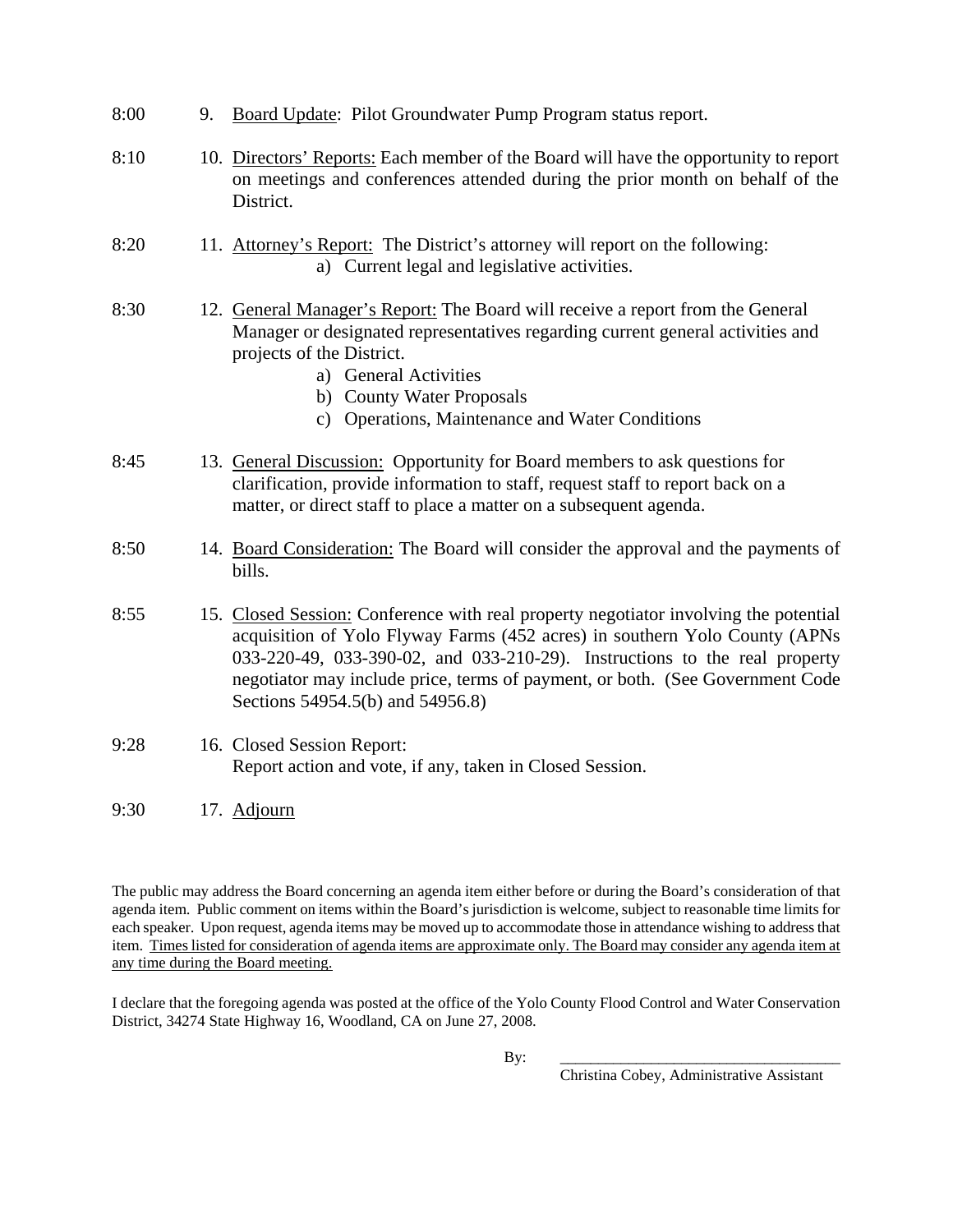

**FLOOD CONTROL & WATER CONSERVATION DISTRICT** 

**BOARD MEETING MINUTES Tuesday, July 1, 2008, 7:00 PM**

**YCFCWCD Offices 34274 State Highway 16 Woodland, CA 95695** 

The regular meeting of the Board of Directors of the Yolo County Flood Control and Water Conservation District (District) was held at 7:00 p.m. on July 1, 2008, at its regular place of business, 34274 State Highway 16, Woodland, California. Chair Vink convened the meeting. In attendance were:

District Board Erik Vink, Chair Ron Tadlock, Vice Chair Ann Brice, Director Bruce Rominger, Director

District Staff and Consultants Tim O'Halloran, General Manager Christy Barton, Assistant General Manager Fran Borcalli, Flood Management Program Manager Margaret Kralovec, Writer/Editor Stefan Lorenzato, Environmental Associate Jen Reed, Project Manager Max Stevenson, Water Resources Associate Paul Bartkiewicz, Legal Counsel

Members of the Public Duane Chamberlain, Yolo County Board of Supervisors Don Rominger, Retired District Director Bob Schneider, Tuleyome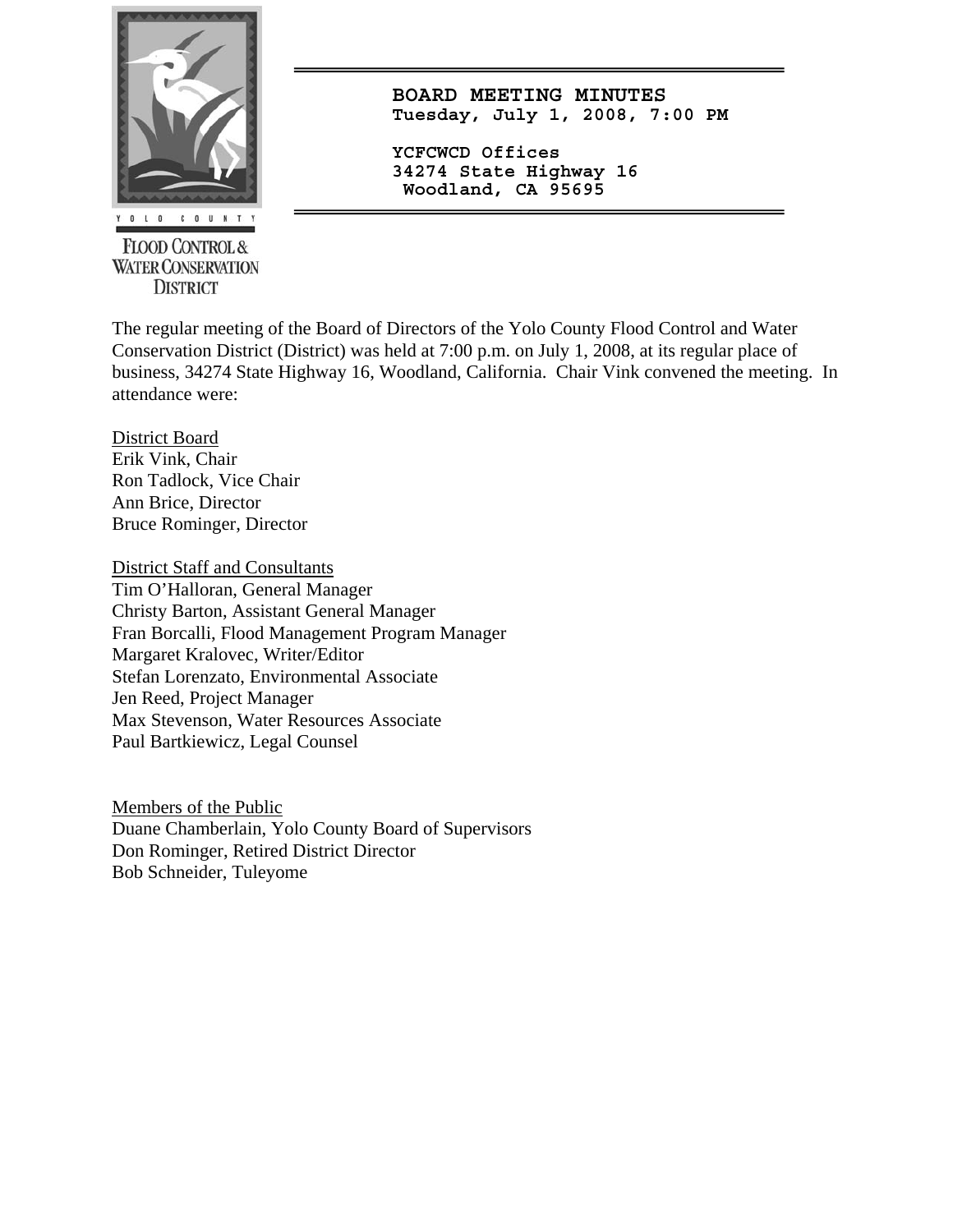#### **1. BOARD CONSIDERATION: Approval of Minutes**

**8.22 M/S/C** approved minutes for the May 13, 2008, Regular Board Meeting as submitted, and the June 3, 2008, Regular Minutes as corrected.

# **2. OPEN FORUM**

No items.

#### **3. BOARD CONSIDERATION: Adding Items to the Posted Agenda**

General Manager O'Halloran withdrew Agenda Item 8.

# **4. BOARD PRESENTATION: Setting Hearing to consider 2008 Delinquency Report**

Assistant General Manager Barton reviewed the 2008 Delinquency Report and staff's recommends that the accounts be submitted to Yolo County for collection with property taxes and that the accounts be subjected to a 10% penalty and a \$1 fee for Yolo County.

**8.23 M/S/C** to set a hearing for 7:10 p.m. to consider the 2008 Delinquency and staff's recommendations.

# **5. BOARD PRESENTATION: floodSAFE Yolo – pilot program**

General Manager O'Halloran and Project Manager Fran Borcalli shared their newest floodSAFE public presentation (given to the Water Resources Association of Yolo County earlier in the day), covering information on which the Board has been kept apprised.

O'Halloran noted that this presentation would set the stage for developing other public presentations. Chair Vink asked if public presentations would be an opportunity to obtain input from the public or used only for information dissemination. O'Halloran indicated the presentations would be for both purposes, and designed for different types of audiences and different levels of outreach. He added that the floodSAFE Yolo program was a technical product that would be handed over to the public and its political leadership to be used as a foundation for public decision-making and implementation. O'Halloran noted that it was important for floodSAFE to offer a complete and methodical analysis of all possible flood solutions, being open to all.

#### **6. BOARD UPDATE: Clear Lake and Indian Valley Reservoir Seasonal Water Supply Forecast**

General Manager O'Halloran informed the Board that his last projection that the irrigation season might end around October 1 probably needs revising to the middle of September. While the District is delivering a bit under the District's historical average, supplies may not last as long as previously thought. O'Halloran emphasized the importance of keeping delivery customers informed of best estimates, and encouraging the use of groundwater pumping.

# **7. BOARD UPDATE: Pilot Groundwater Pump Program Status Report**

# (Originally Agenda Item 9)

General Manager O'Halloran indicated that the pilot groundwater pump program has been instructive because of difficulties presented by identifying and coordinating use of privately owned wells, determining the condition and appropriateness of wells, and maintaining and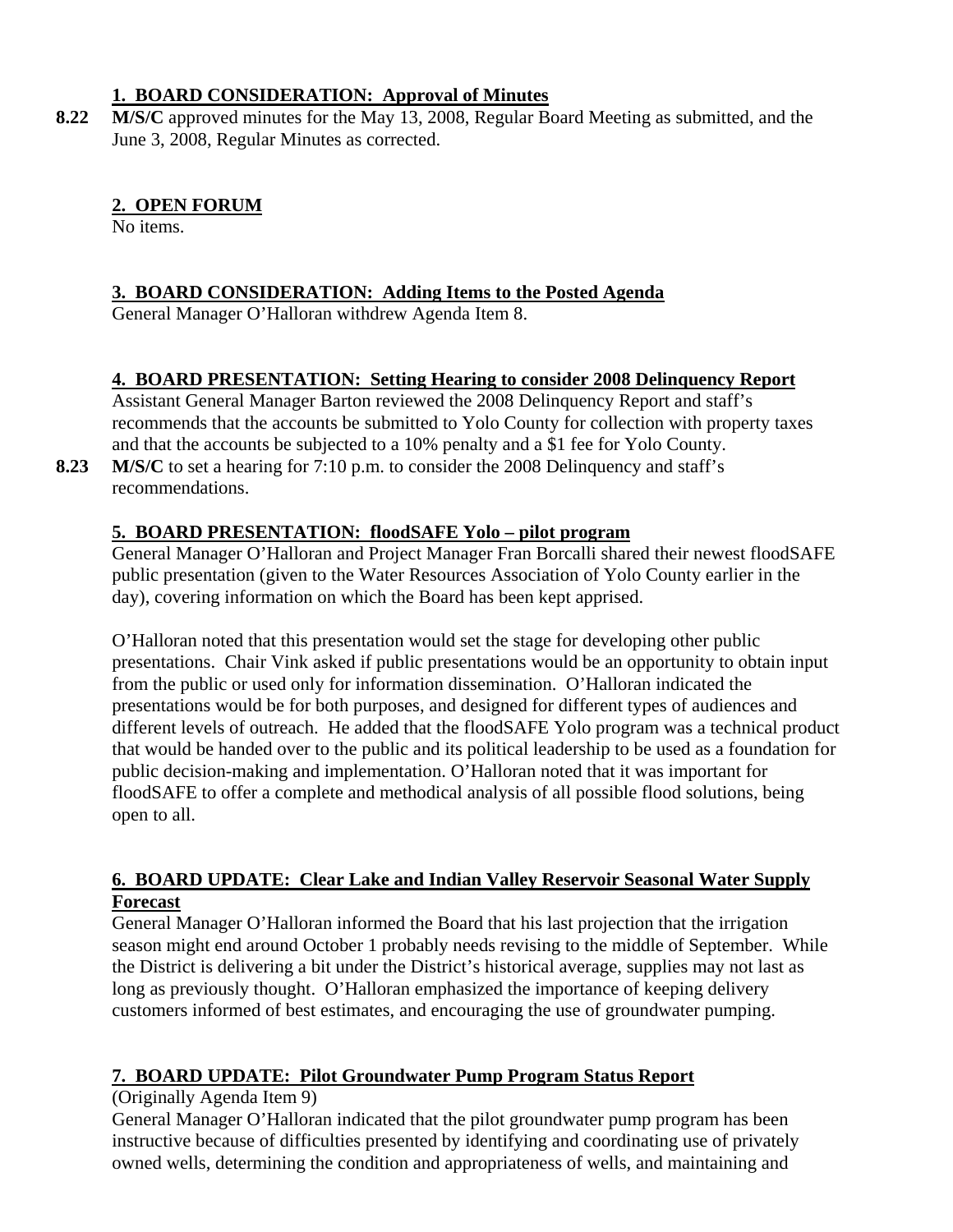repairing participating wells. While three wells have signed agreements to participate in the program, only two are serviceable at this time. The District may need to consider alternatives in the future, such as obtaining easements to place District wells for this program. Vice Chair Tadlock expressed concern about growers of permanent crops such as vineyards and orchards that may have no other water source. Director Rominger added that it would be helpful if growers could let the District know how they are planning to respond to the current supply situation.

#### **8. BOARD UPDATE: Review of District's emergency response to Walker Fire (Originally**

#### Agenda Item 7)

General Manager O'Halloran referred to his comprehensive June 25 email to Board Members and other interested parties on the Walker Fire that began on June 22, 2008. He indicated that the coordinated response of District staff allowed the District to convert quickly to a manual dam management system, with no interruption of water deliveries. While telecommunications links were lost in the fire, the District has been able to access satellite communication systems, and the hydroelectric generation plant has been authorized to resume operations. No power poles were lost in the fire. Project Manager Reed indicated that the Walker Fire consumed 14,500 acres, but is 100% contained. Thirty bulldozers and helicopters have been employed in aggressive containment and mop up operations. Insurance inspectors are already inspecting damage. Lake County Office of Emergency Services helped escort campers to safety.

# **9. DIRECTORS' REPORTS**

(Originally Agenda Item 10) None.

General Manager noted that as back-up District representative for the Water Resources Association of Yolo County (WRA), he has become the District's only named representative since Director Scheuring's resignation from the Board. The next WRA meeting is scheduled for October 6, and O'Halloran suggested that it would be appropriate to have a Board Member named as the District's primary representative to the WRA before that time.

# **10. ATTORNEY'S REPORT**

(Originally Agenda Item 11)

Legal Counsel Bartkiewicz announced that to date, there have been no state budgetary changes affecting District property tax income.

# **11. GENERAL MANAGER'S REPORT**

(Originally Agenda Item 12)

- a. General Activities O'Halloran will be making a public presentation on July 16 as part of the Yolo County 101 program.
- b. County Water Proposals

Yolo County has acknowledged the need for facilitating a public process for considering changes to water management in the County, which is expected to begin in two months under the direction of a professional facilitator. This effort will be used to define the problems and to identify goals. O'Halloran feels the process has already stimulated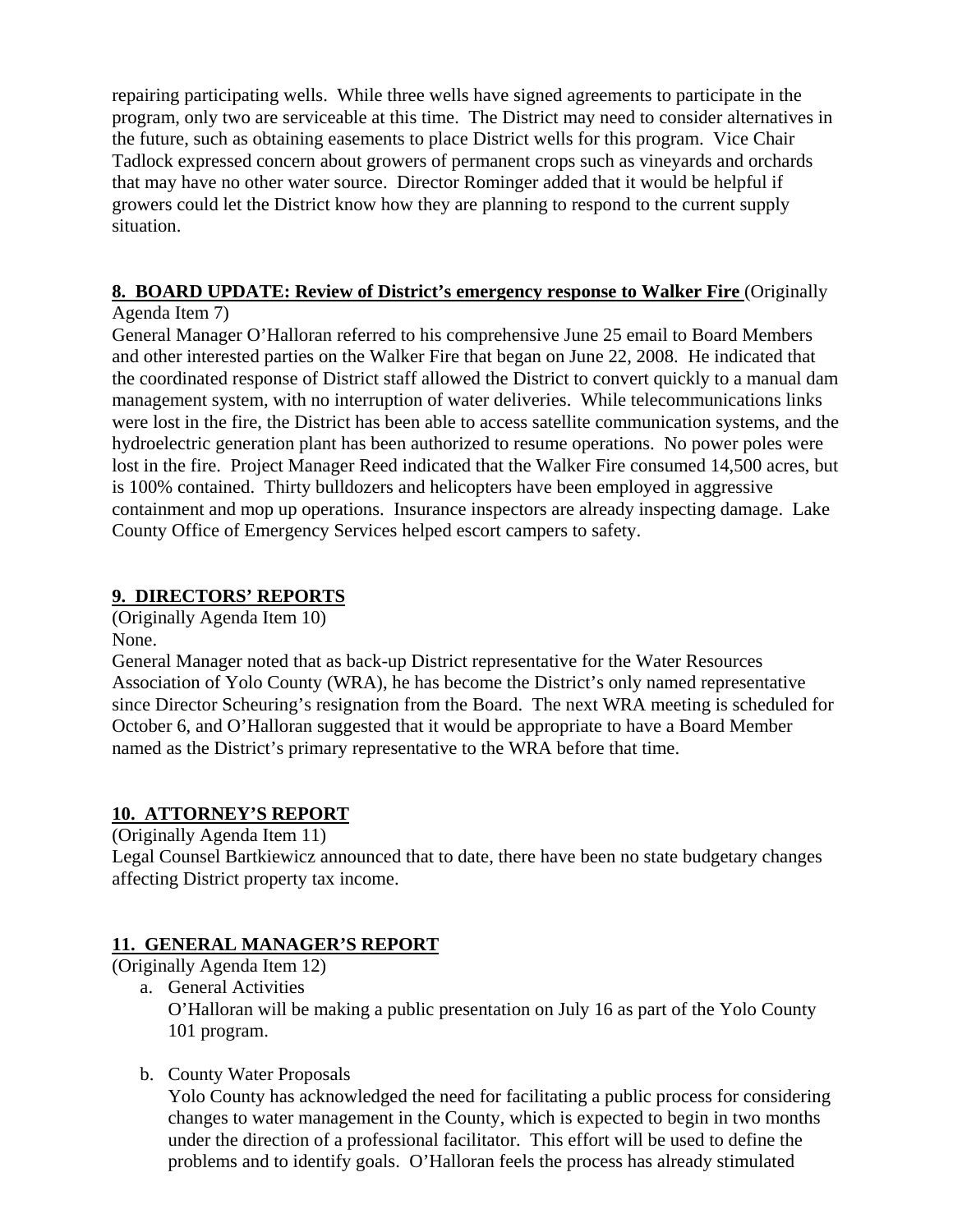conversation and dialogue, and this discussion is healthy for the WRA, the local communities, and public leaders.

c. Operations, Maintenance, and Water Conditions

To date, there has been no need to rely on waiting lists, and the District is nearly out of the timeframe when such waiting lists would be necessary.

The District is currently releasing 430 cubic feet per second (cfs) from the Indian Valley Reservoir, of which 250 cfs is passing through the turbines. Because reduced reservoir levels create lower head for the water releases, less water is pushing through the turbines and penstock. As more head is lost, more efficiency is lost, and analysis will reveal at what point the hydroelectric plant should be shut off. O'Halloran stated the District is using this situation to improve its understanding of the relationship between hydroelectric operational efficiency and flow rates.

#### **12. GENERAL DISCUSSION**

(Originally Agenda Item 13)

Director Brice inquired about the progress of the Yolo County Board of Supervisors on naming a replacement for former Director Scheuring. General Manager O'Halloran noted a nomination was coming to the Board of Supervisors from Supervisor Chamberlain for consideration on July 29.

# **13. BOARD CONSIDERATION: Payment of Bills**

(Originally Agenda Item 14)

**8.24 M/S/C** approval for the following claim(s) for payment:

Yolo Flood Control Checks: # 40974, 40982-40996

#### **14. CLOSED SESSION**

(originally Agenda Item 15)

Chair Vink adjourned the meeting to closed session under Government Code Sections 54954.5(b) and 54956.8 for a conference with the District's real property negotiator involving the potential acquisition of Yolo Flyway Farms, Inc. (APNs 033-220-49, 033-390-02, and 033- 210-29) General Manager O'Halloran, Assistant General Manager Barton and District Legal Counsel Bartkiewicz attended the closed session.

# **15. CLOSED SESSION REPORT**

(Originally Agenda Item 16)

Chair Vink reconvened the meeting to open session at 10:10 p.m., and stated that there was no action to report from the closed session.

**16. ADJOURN:** (Originally Agenda Item 17)